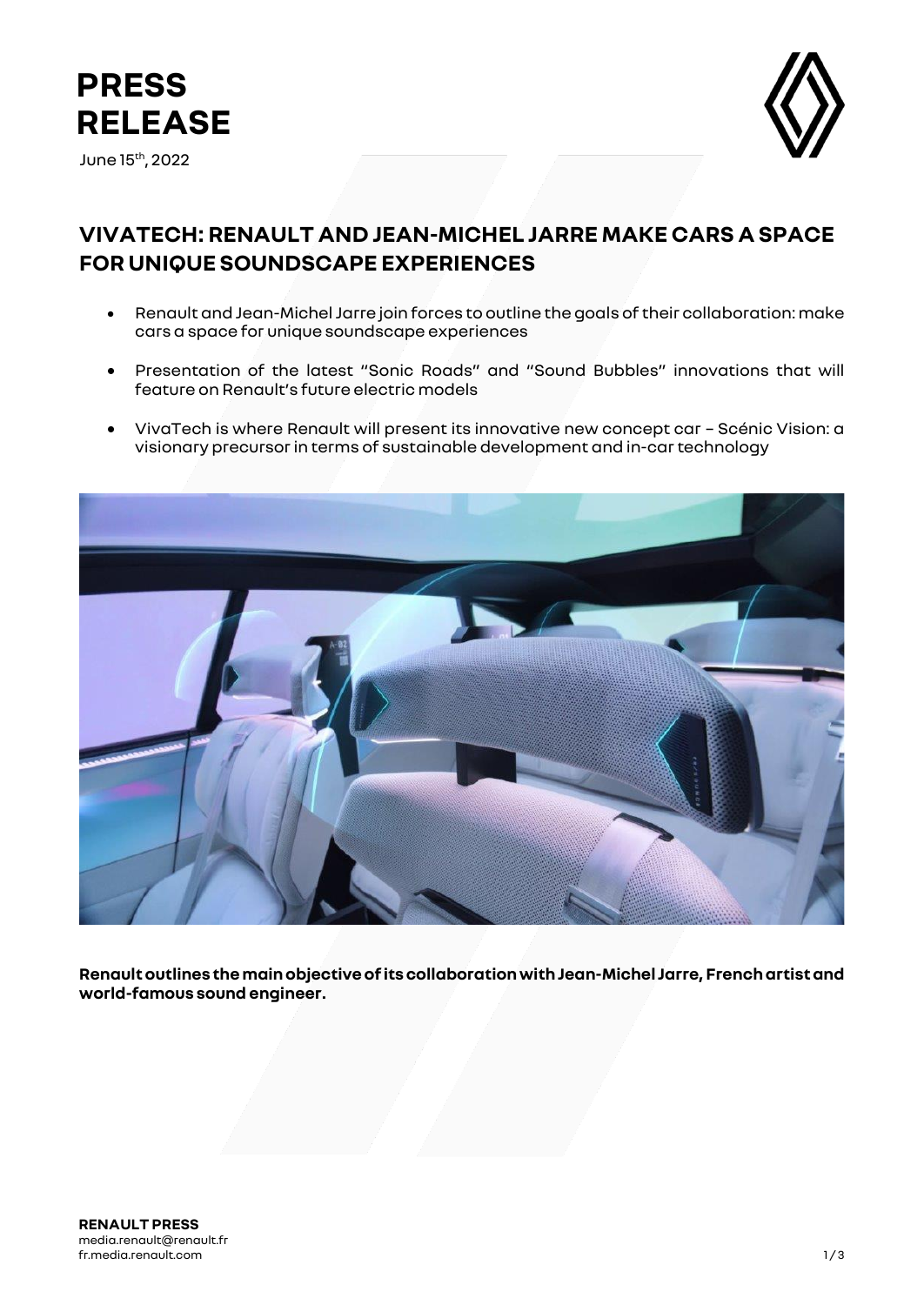



"Cars are great spaces in which you can create synergies between tech and the environment. Renault is a fast-changing car manufacturer and I truly wish to incorporate all my skills as a sound engineer into this world of myriad sound experiences." **Jean-Michel Jarre, artist and sound engineer**

Jean-Michel Jarre joins Renault in engineering acoustics to develop the sound experience of the brand's future electric models. Their collaboration revolves around three key areas.

## **'LESS IS MORE', THE NORTH STAR FOR FUTURE COCKPITS**

The 'Less is More' technology built into the Scénic Vision concept car reflects Renault's ambition to design an excellent audio system using as few components as possible. A sustainable tech approach for the benefit of passengers and the on-board experience. This desire informed the soundscape design for the Scénic Vision, which has fewer speakers inside the car. An innovative audio system features mid-bass speakers located in each door with 'sound bubbles' installed in each head rest. Passengers thus benefit from augmented, immersive, high-quality acoustics that are specific to each passenger.

## **NEW SOUND SIGNATURE DESIGNED BY JEAN-MICHEL JARRE**

With electric vehicles booming, now is the time to rethink 'sound', both inside and outside. By entrusting Jean-Michel Jarre with the new sound signature of its electric models, Renault teams get to harness the artist's full range of expertise and creativity. The sound signature covers a range of features: the welcome sequence when entering the vehicle, the entire audio system (components, location, algorithms), as well as the sound emitted by electric vehicles when running under 30 km/h to warn pedestrians (VSP: Vehicle Sound Pedestrian).

## **'SONIC ROAD', A PATENTED RENAULT SERVICE FOR AN ENHANCED SENSORY EXPERIENCE DURING THE WHOLE TRIP**

Last of all, Jean-Michel Jarre will provide artistic insight for the very first algorithm of Renault's innovative 'Sonic Road'. This patented Renault service will provide passengers with the ideal soundtrack that draws on both the musical preferences of the driver and contextual information: places, landscapes, weather, or even time of the day. As a researcher and musician, Jean-Michel Jarrehas devised a way of pairing contextual data detected by the car with musical content (music, podcasts, news…). A brand-new sensory experience for all passengers that will amplify the feeling of being fully immersed in the surrounding environment.